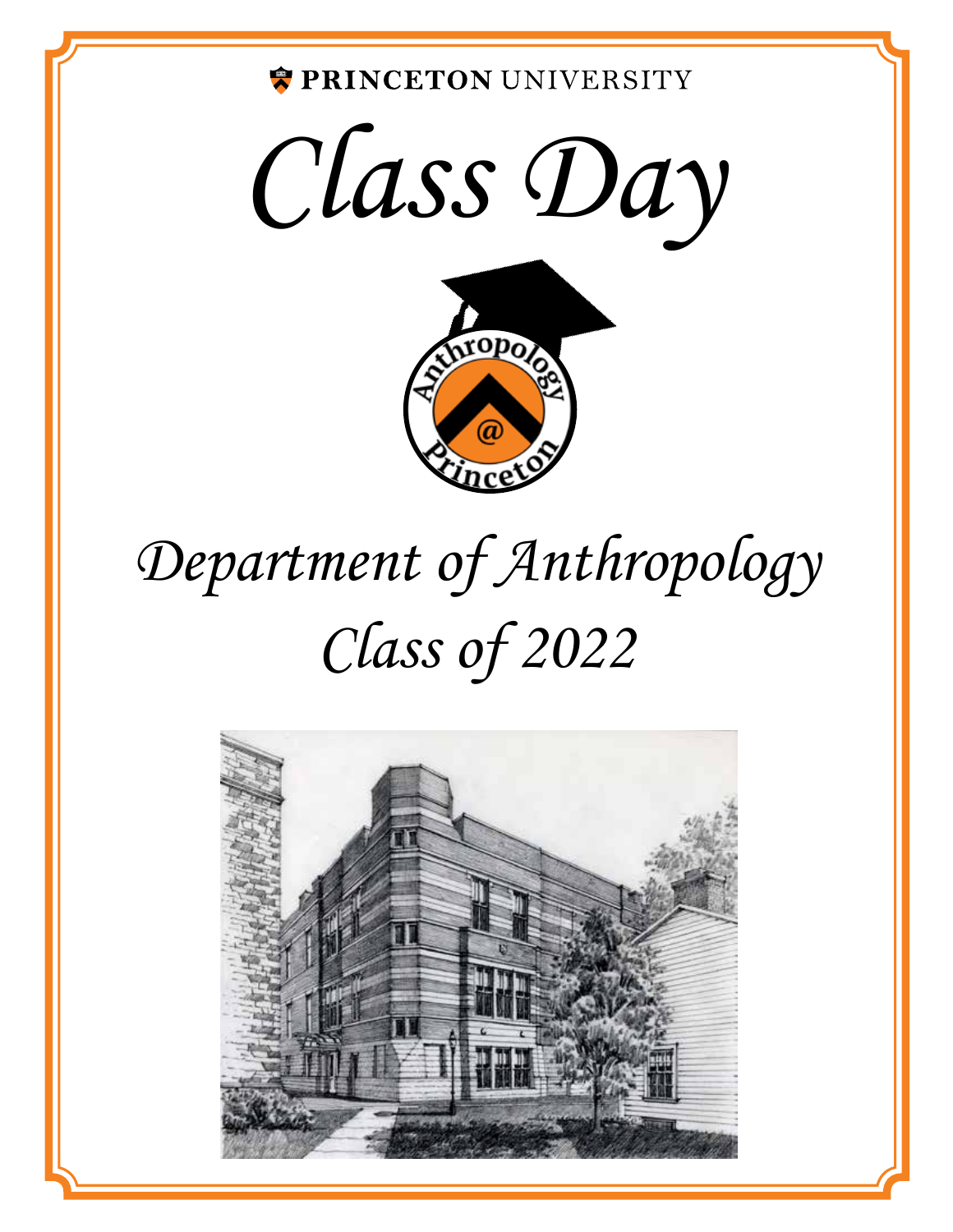**ORINCETON UNIVERSITY** 

275th Commencement Event

*Department of Anthropology*

*Class Day*

# **Monday, May 23, 2022 4:00 PM**

# **James Stewart Film Theater 185 Nassau Street**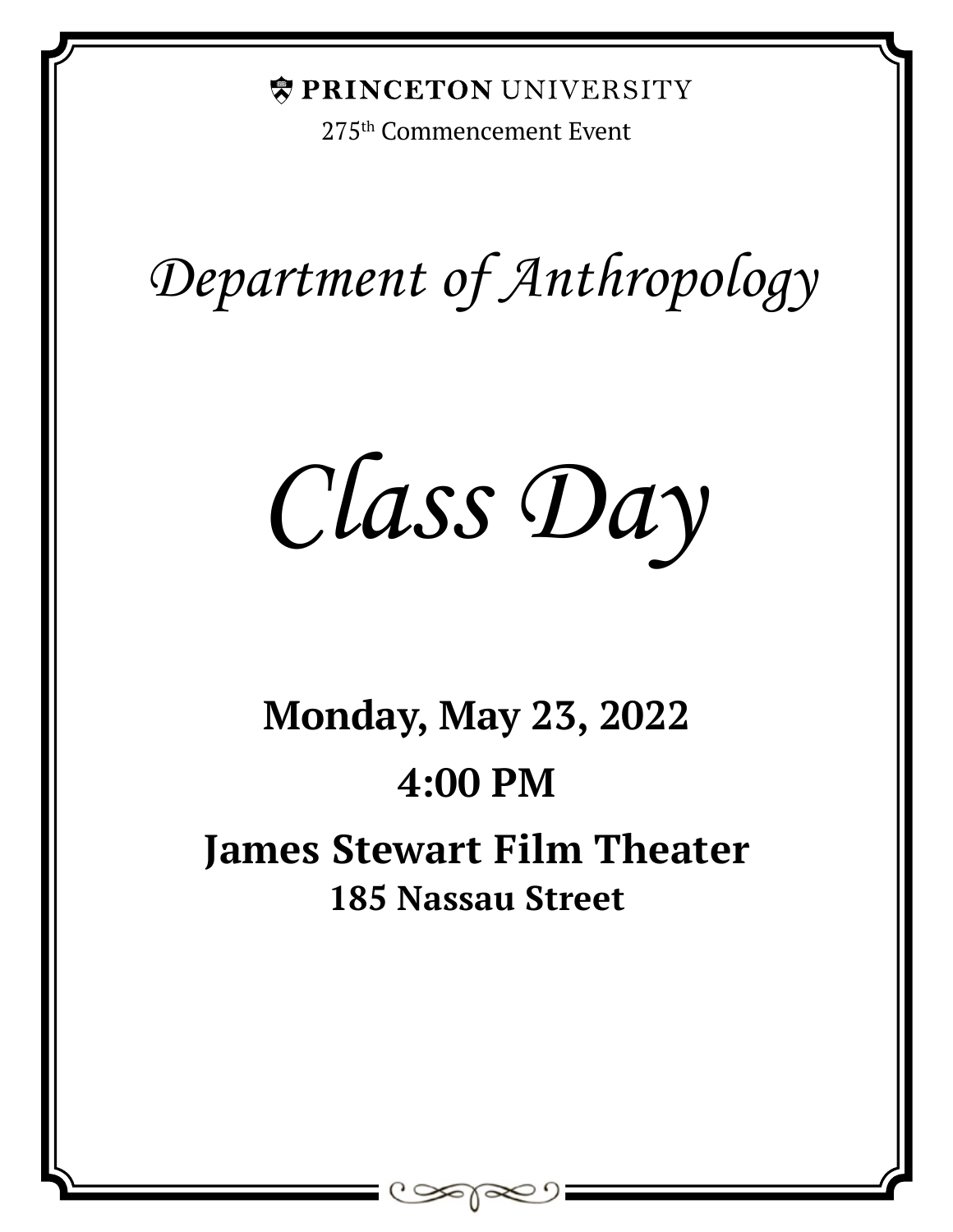# **DEPARTMENT OF ANTHROPOLOGY 2021-2022**

#### *FACULTY*

#### **Professor**

João Biehl John Borneman Agustín Fuentes Rena S. Lederman Serguei A. Oushakine, also Slavic Languages & Literatures Laurence Ralph Carolyn Rouse

#### **Associate Professor**

Elizabeth A. Davis Julia Elyachar, also Princeton Inst. Int'l & Regional Studies

#### **Assistant Professor**

Hanna Garth Ryo Morimoto Lauren Coyle Rosen Jerry C. Zee, also High Meadows Environmental Institute **Visiting Professor** Didier Fassin, Institute for Advanced Study

**Lecturer** Mark Drury Onur Günay Jeffrey Himpele, also Director of VizE Lab Aniruddhan Vasudevan, also Humanities Council

**Associated Faculty** Amy B. Borovoy, East Asian Studies

*With special thanks to* Wayne Bivens-Tatum Librarian for Philosophy, Religion and Anthropology

≫≬≪

#### *DEPARTMENT ADMINISTRATION*

**Chair** Carolyn Rouse

**Director of Undergraduate Studies** Julia Elaychar

**Director of Graduate Studies**  Carolyn Rouse

**Director, VizE Lab for Ethnographic Data Visualization** Jeffrey Himpele

**Manager, Finance and Administration** Carol A. Zanca

**Undergraduate Program Administrator** Mo Lin Yee

**Communications and Events Manager** Patricia Lieb

**Graduate Program Administrator** Ryan Noll

**Technical Support Specialist** Jeremiah LaMontagne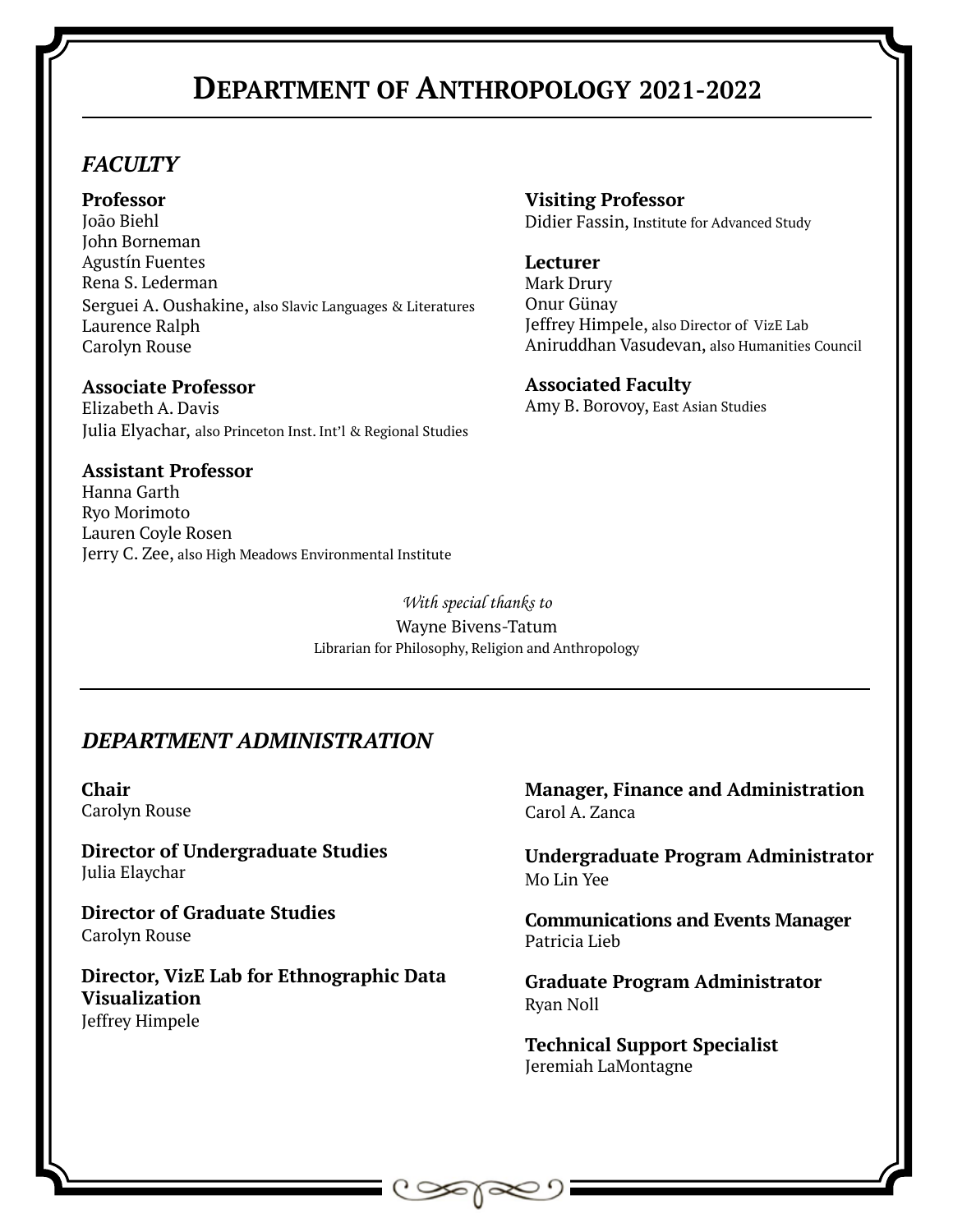**OPRINCETON UNIVERSITY** 

*Anthropology*

# *Senior Theses 2022*

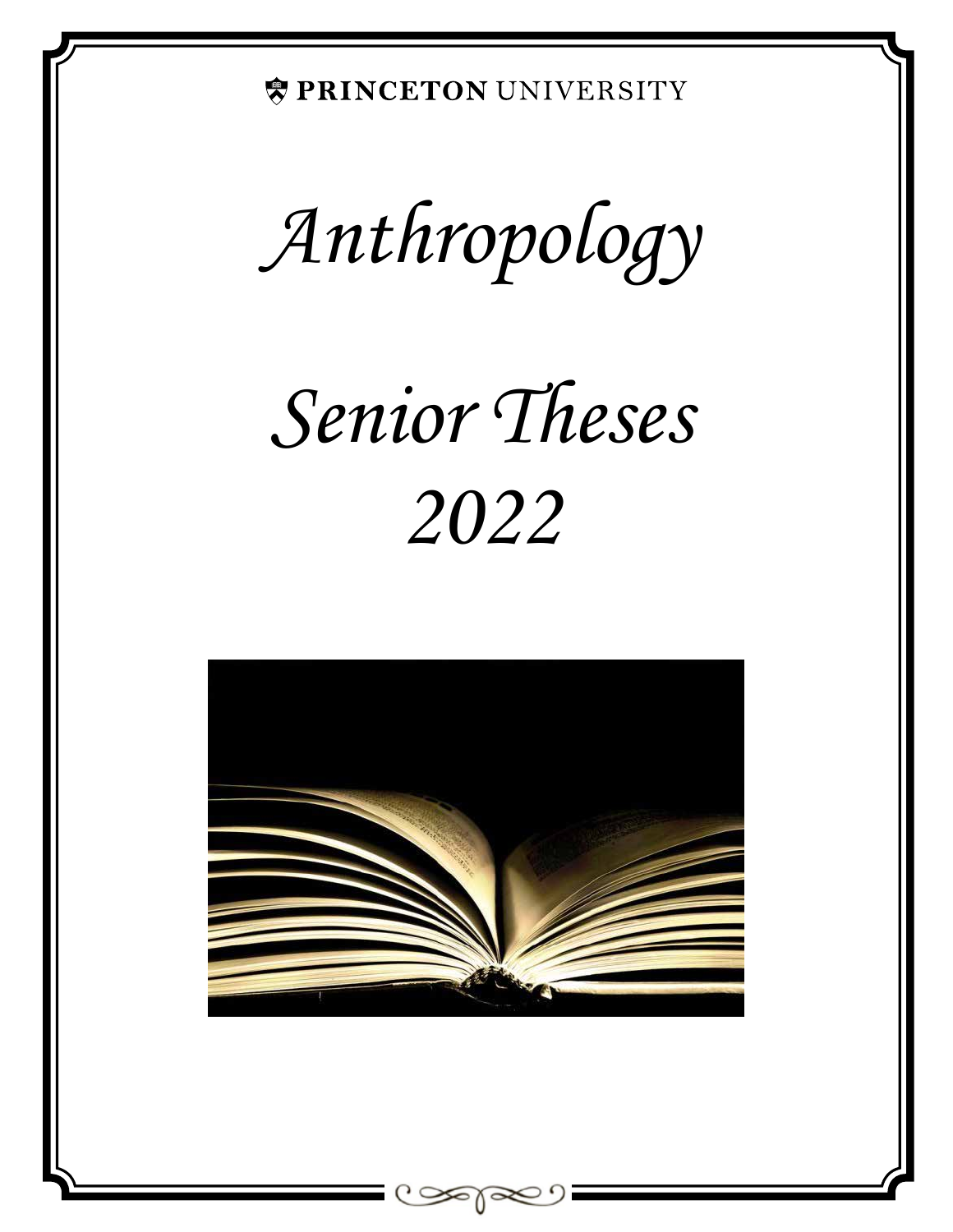Class of 2022 Anthropology Senior Thesis Title Track; Thesis advisor/Second reader

#### **Olufisayo Adeyina**

Writing at the Margin: Investigating the Possibilities of Care in the Doctor-Patient Relationship Medical Anthropology; Hanna Garth/João Biehl

#### **Alix Barry**

The Pursuit to Preserve Ever-Changing Spaces: An Ethnographic Retelling of the Beauty and Vulnerability in the American Lesbian Bar Law, Politics and Economics; Serguei Oushakine/Jerry Zee

#### **Riley Bona**

FACE TIME: A Ethnographic Director's Guide to an Original Comedy Pilot Socio-Cultural Anthropology; Jerry Zee/Jeffrey Himpele

#### **Alston Wellsley Carson**

Manufactured or Perceived? Mitigating Barriers to Accessing Support for Survivors of Interpersonal Violence at Princeton University Socio-Cultural Anthropology; Ryo Morimoto/Lauren Coyle Rosen

#### **Gabriella S. Carter**

Unearthing the Unheard: An Exploration of the Love Ethic in Black Experiences with **Psychedelics** Medical Anthropology; Lauren Coyle Rosen/Hanna Garth

#### **Luisa Chantler Edmond**

Earning Our Stripes: Student Athletes and Their Time at Princeton Socio-Cultural Anthropology; Jeffrey Himpele/Hanna Garth

#### **Amy Cho**

Identity and Well-Being in the South Korean Military Medical Anthropology; João Biehl/Serguei Oushakine

#### **Beata Elan Corcoran**

Life on Island Earth: A New Generation of Kānaka Maoli Perspectives Medical Anthropology; João Biehl/Jerry Zee

#### **Anna Jane Durak**

"Faith, Trust, and Pixie Dust:" The Creation and Continuation of "Disney Magic" in the Disney Theme Parks Socio-Cultural Anthropology; Ryo Morimoto/Jeffrey Himpele

#### **Matthew Gancayco**

Becoming an Actor by Doing: How Dramatic Preparation Interweaves Anthropology Socio-Cultural Anthropology; Jeffrey Himpele/Ryo Morimoto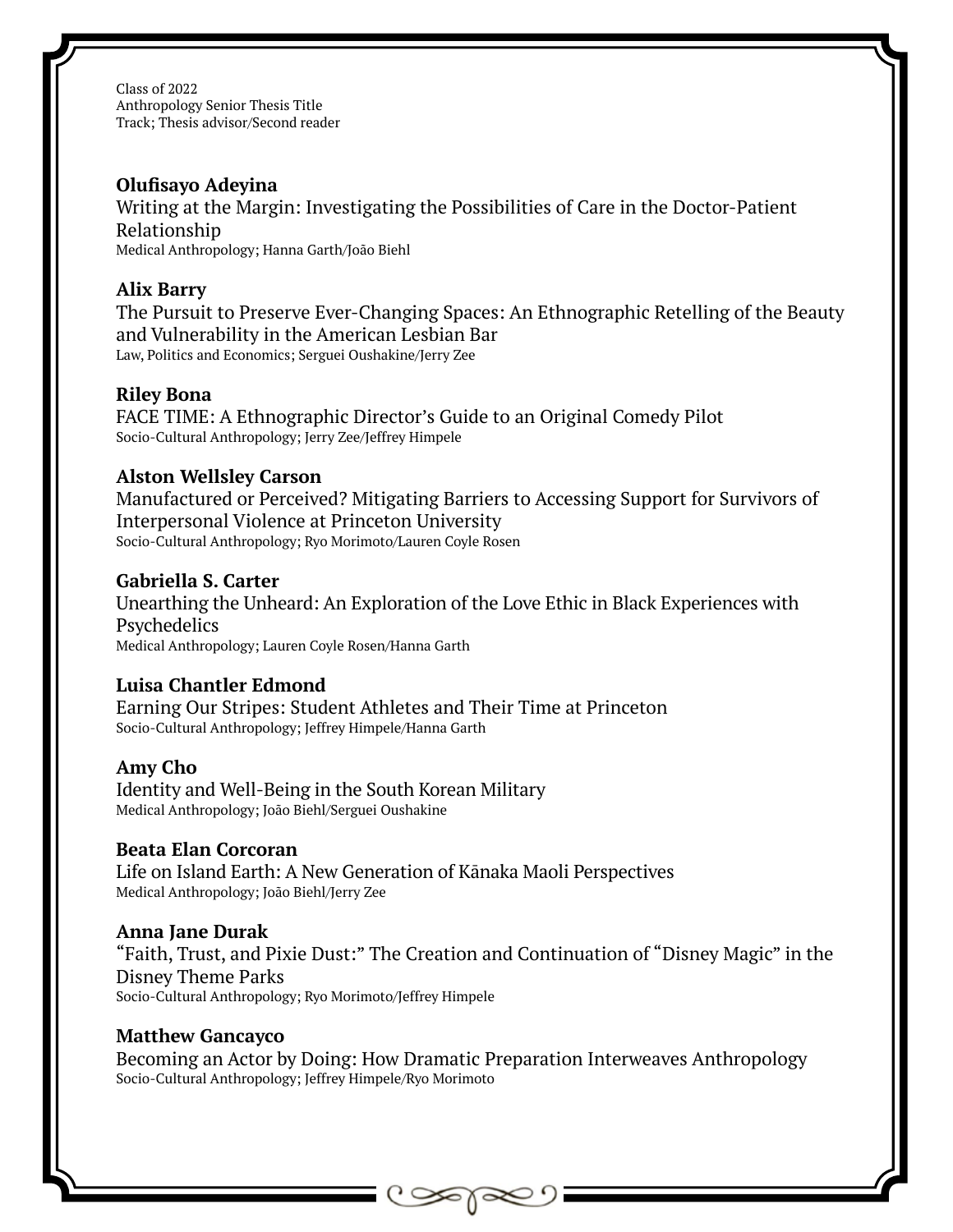Class of 2022 Anthropology Senior Thesis Title Track; Thesis advisor/Second reader

#### **Nicolas J. Gregory**

Eating Away at Ourselves: The Princeton Charter Club, Commensality, and Projects of Selfhood Socio-Cultural Anthropology; Hanna Garth/Lauren Coyle Rosen

#### **Austin Harmon**

The Effects of Limited Perspectives in Global Health Literature on Transnational Disparities in Cancer Mortality Medical Anthropology; Lauren Coyle Rosen/João Biehl

#### **Makailyn Aliyaah Jones**

AT THE CROSSROADS: An Exploration of New Orleans Vodou, Disaster, and Literary Anthropology Medical Anthropology; Elizabeth A. Davis/John Borneman

#### **Schuyler Livingston Kirk Kean**

The Evolution of Witchcraft: Neopaganism and Modern Witchcraft as a Product of Persecution, Revival, and the Internet Revolution Medical Anthropology; Lauren Coyle Rosen/Elizabeth Davis

#### **Ariadni Kertsikof**

Rescuing Psychotherapy from the Vacuum: An Anthropology of Psychotherapy as a Situated Psychological Healing Practice Socio-Cultural Anthropology; Agustín Fuentes/Elizabeth Davis

#### **Jamie J. Kim**

Listen to Her, Listen to Them: A Patient-Centered Ethnography of Breast Cancer Medical Anthropology; Agustín Fuentes/Hanna Garth

#### **Roy Kim**

His Witnesses in Princeton and to the Ends of the Earth: An Anthropological Analysis of the Culture of Missions and Evangelism Found in Princeton's Christian Fellowships Socio-Cultural Anthropology; Lauren Coyle Rosen/Ryo Morimoto

#### **Jessica N. Lambert**

Defending Our Freedom: The U.S. Military, Environmental Contamination, and Ongoing Native Land Theft in the Choctaw Nation Law, Politics and Economics; Ryo Morimoto/Julia Elyachar

#### **Andrea Latoni**

Putting an End to the Never-Ending Debate: Puerto Rican Youth on What It Means to Look Past Status Politics Socio-Cultural Anthropology; Hanna Garth/Jeffrey Himpele

#### **Matthew E. Lee**

The Dual Pandemic: Covid-19 and AAPI Hate in Oakland Chinatown Medical Anthropology; Jerry Zee/Elizabeth Davis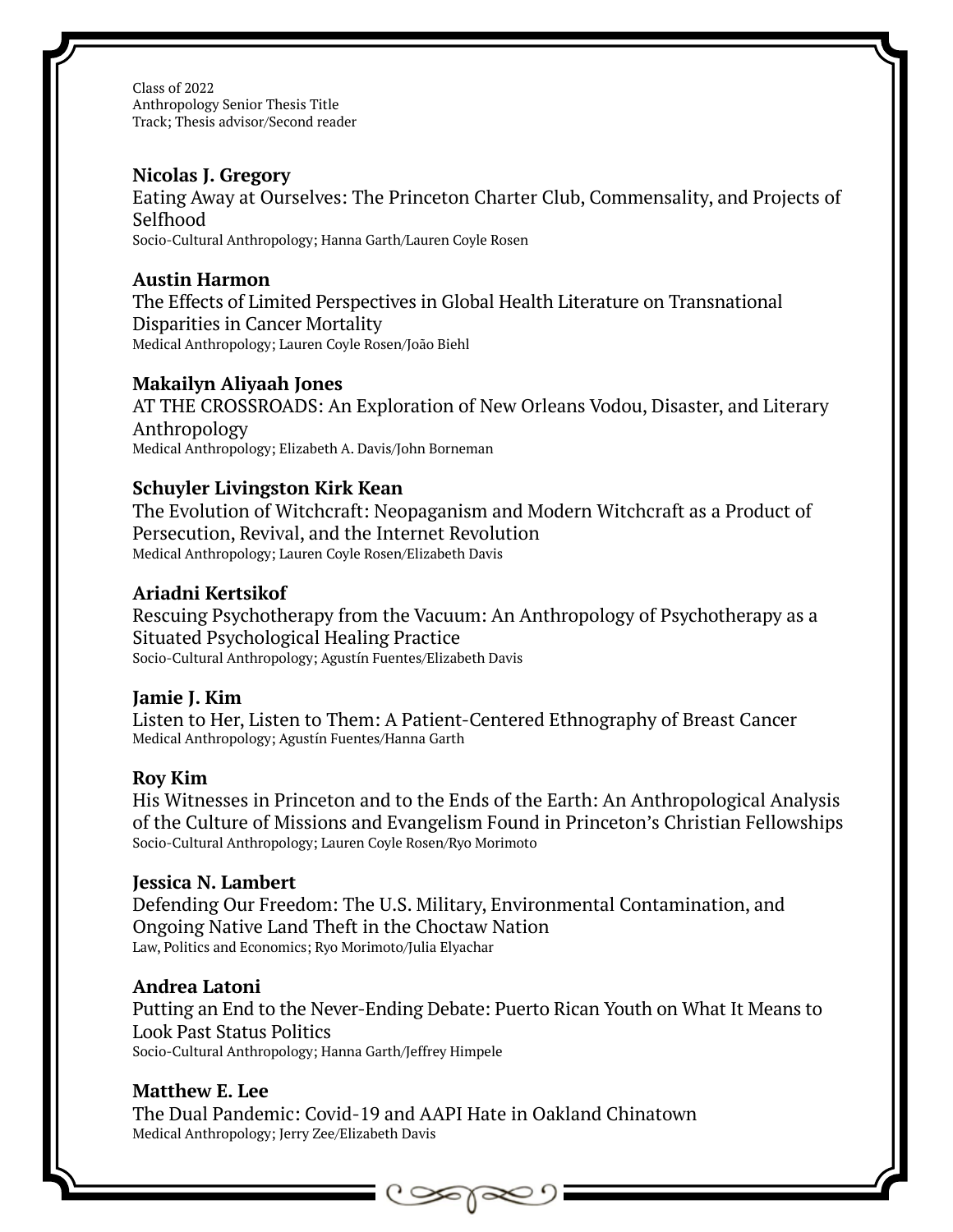Class of 2022 Anthropology Senior Thesis Title Track; Thesis advisor/Second reader

#### **Mary Elizabeth (Emme) Leonard**

"SELL BABY SELL:" The Impact of Purdue Pharma's Deceptive Marketing in Exacerbating the U.S. Opioid Epidemic Medical Anthropology; Jerry Zee/João Biehl

#### **Dee Mainali**

La Ciudad Es Mi Madre: Reproductive Healthcare Realities of Latinxs in El Paso, Texas Medical Anthropology; João Biehl/Lauren Coyle Rosen

#### **Hunter James Moffett**

Living With the Scourge of Our World: Nuclear Weapons Law, Politics and Economics; Agustín Fuentes/Ryo Morimoto

#### **Dimitris Ntaras**

Δίκαιη Μετάβαση (English: Just Transition): Reframing the Politics of the Coal Transition in Modern Greece Medical Anthropology; Elizabeth Davis/Jerry Zee

#### **Hannah Jane Reynolds**

What is the Forest? Land, Culture, and the Politics of Resilience in the Tongass of Southeast Alaska Law, Politics and Economics; Jerry Zee, Christiane Fellbaum (Computer Science)/Julia Elyachar

#### **Thomas Betterton Salotti**

Digital Technology and Musical Habitus: Our Musical Lives in the Digital Age Law, Politics and Economics; Jeffrey Himpele/Lauren Coyle Rosen

#### **Madison N. Stewart**

Deconstructing Concepts of Deviance: Disgrace, Disability and Disease in Anglo-Saxon Burials Medical Anthropology; Agustín Fuentes/Janet Kay, co-advisor (Art and Archaeology)

#### **Keely Mae Toledo**

Tó éi iiná: Water is Life, The Dakota Access Pipeline, Navajo Nation Sovereignty, and Pipelines as Kin Socio-Cultural Anthropology; Serguei Oushakine/Ryo Morimoto

#### **Frances Walker**

Deconstructing Menstruation in India: From Stigma to Visibility in Indian Non-Governmental Organizations Medical Anthropology; Hanna Garth/Agustín Fuentes

#### **Natalie Elizabeth Wei**

THE POLITICAL, THE PUBLIC, AND THE PRACTICED: Towards an Interdisciplinary, Habitus-Based Theory of Social Space Socio-Cultural Anthropology; Ryo Morimoto/Serguei Oushakine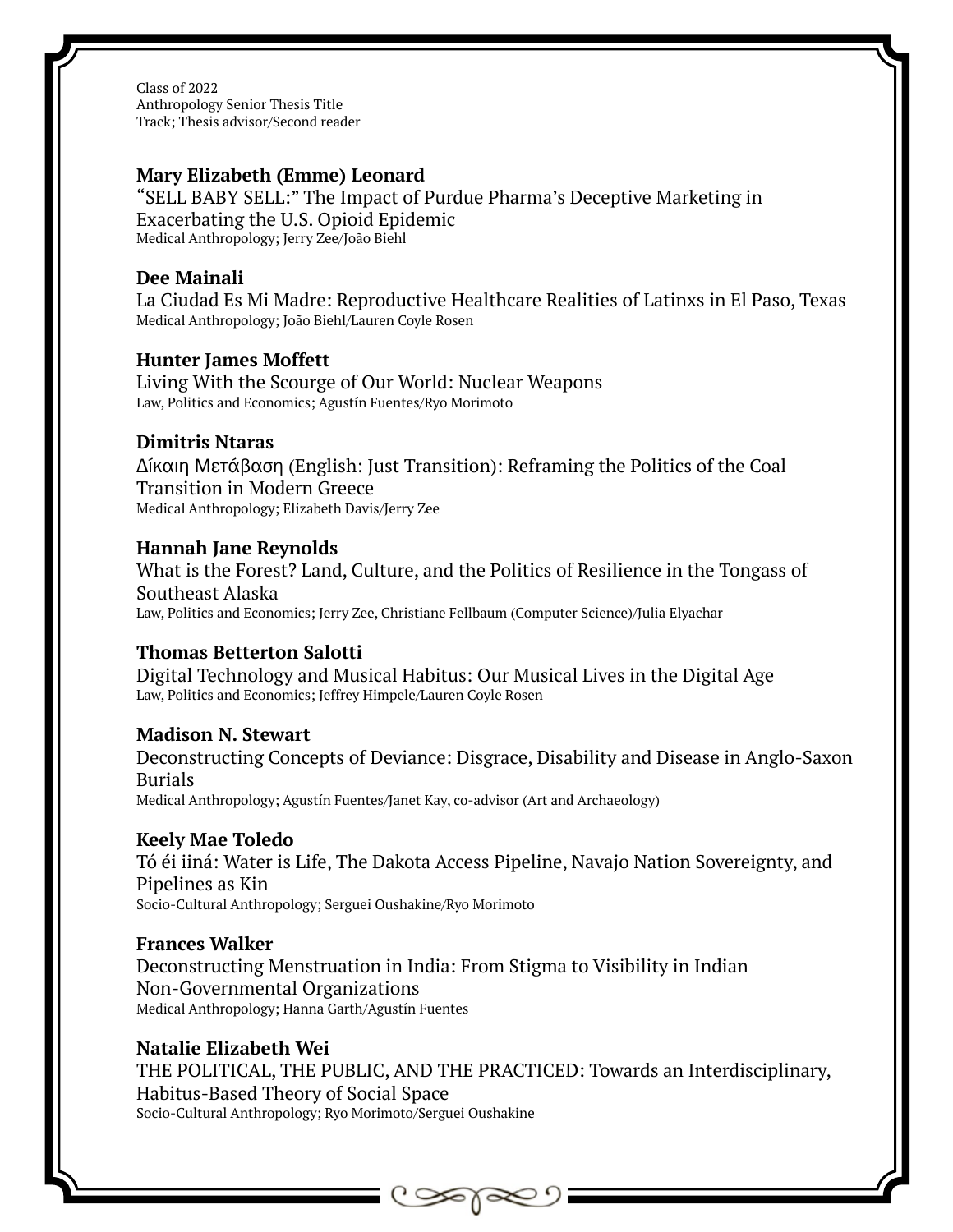# **ORINCETON UNIVERSITY**

# **DEPARTMENT OF ANTHROPOLOGY CLASS OF 2022 CERTIFICATES OF PROFICIENCY**

## **African Studies**

*Beata Corcoran*

### **African American Studies**

*Gabriella Carter Makailyn Jones Frances Walker*

# **Archaeology**

*Madison Stewart*

**Chinese Language and Culture** *Matthew Lee*

# **Cognitive Science**

*Ariadni Kertsikof*

### **Creative Writing**

*Makailyn Jones*

## **Environmental Studies**

*Luisa Chantler Edmond Jessica Lambert Hannah Reynolds Keely Toledo*

## **Gender and Sexuality Studies**

*Alix Barry Dee Mainali Frances Walker Natalie Wei*

## **Global Health & Health Policy**

*Fisayo Adeyina Beata Corcoran Austin Harmon Matthew Lee Dimitris Ntaras Frances Walker*

## **Linguistics**

*Jamie Kim*

### **Theater**

*Riley Bona Matthew Gancayco*

## **Technology and Society**

*Jessica Lambert*

# **Urban Studies**

*Keely Toledo Natalie Wei*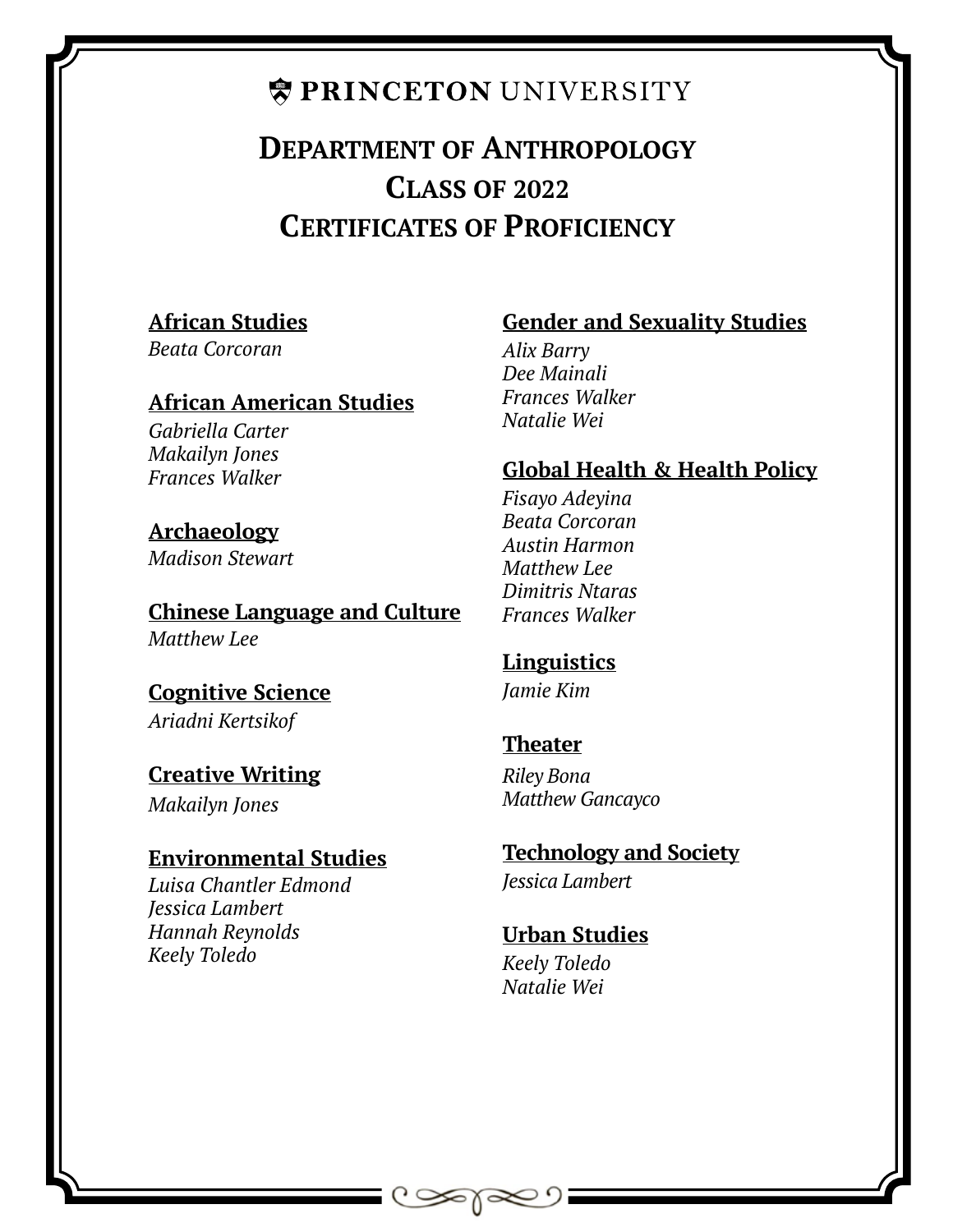# **OPRINCETON UNIVERSITY**

# **DEPARTMENT OF ANTHROPOLOGY CLASS OF 2022**

# **HIGHEST HONORS**

*Beata Elan Corcoran Makailyn Aliyaah Jones Ariadni Kertsikof Jamie J. Kim Jessica N. Lambert Andrea Latoni Matthew E. Lee Hannah Jane Reynolds* 

## **HIGH HONORS**

*Gabriella S. Carter Dimitris Ntaras Thomas Betterton Salotti Keely Mae Toledo*

### **HONORS**

*Alix Barry Luisa Chantler Edmond Austin Harmon Roy Kim Madison N. Stewart Natalie Elizabeth Wei*